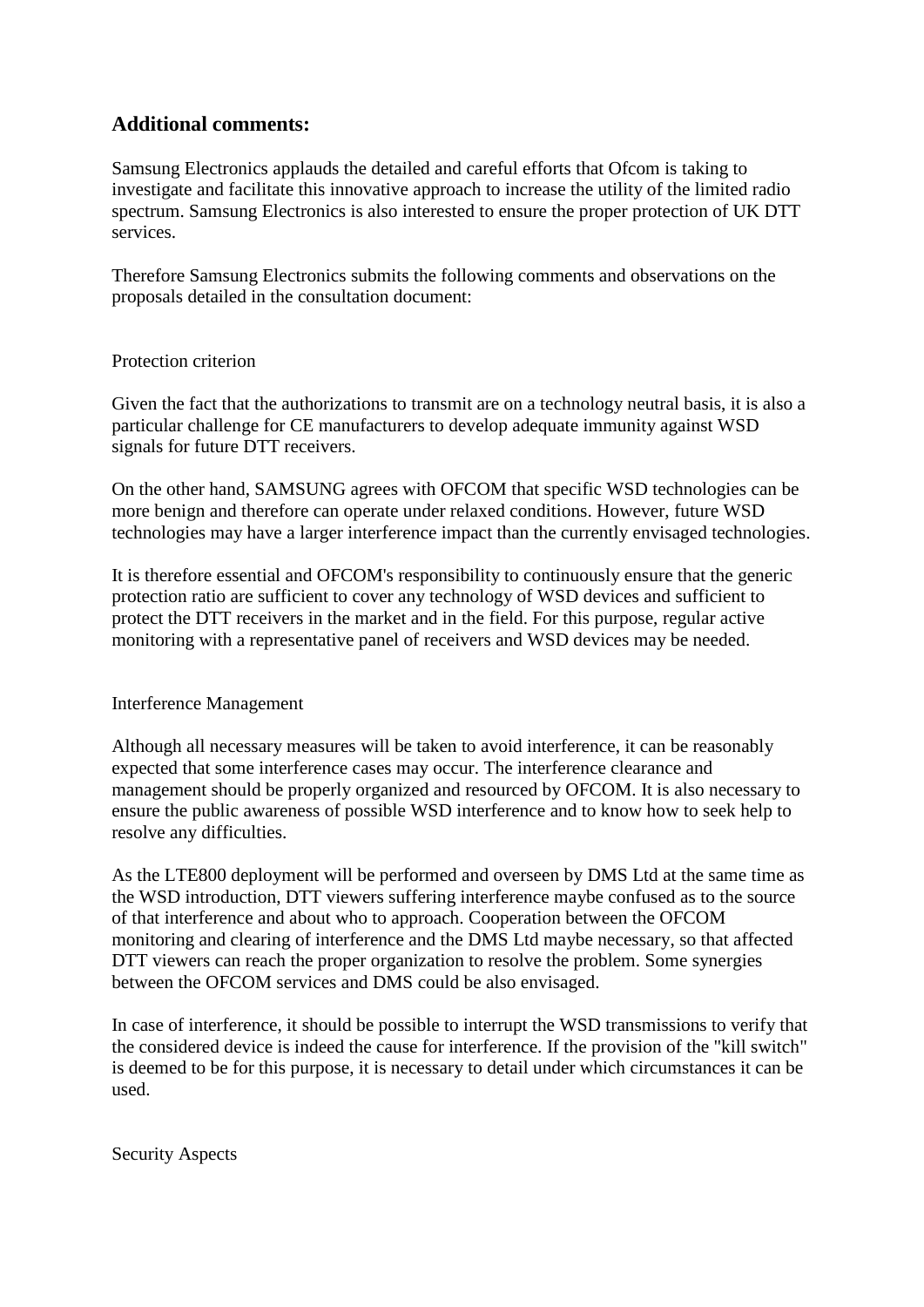Master and slave connection device need to be secured in reliable way, in order to avoid any slave device being "misled" by a wrong master signal. The security between slave and master should be included in the tests of the VNS.

Particular security requirements to the WSDB server should be specified to avoid any piracy, malware which could lead to WSDs to operate outside of their intended parameters.

Robustness of devices

Robustness tests and stress tests for devices would be welcome in the VNS to ensure that device cannot enter into an "uncontrolled" state.

Installation of devices

Device Type A devices can have external antennas with different antenna gains. A priori, the antenna installer is not liable towards the OFCOM or any other body but only towards the end customer.

SAMSUNG requests clarification on how to ensure that these antennas will be accurately installed according to their parameters and that the correct antenna gain will be entered as an operating parameter.

In general, it is not clear which parameters in Table 4 can be user altered and which not. For instance, can the technology identifier be changed?

Calculation of available spectrum resources and operational parameters

SAMSUNG welcomes OFCOM's proposal that OFCOM provides calculations, as they can be rather complex and may require detailed data (e.g. topography). It would be beneficial to make these calculation methods publicly available.

These calculations need to consider not only the cumulative effects of different white space devices but also the cumulative effect with LTE800.

E2E testing of real time interference management

SAMSUNG would welcome the End to End trial under consideration by OFCOM which would help

- to test the devices under real time circumstances
- to test the robustness of the system
- to validate the calculations

- to gather experience on the time to intervene for OFCOM's organization in case of interference and on the time between interference occurrences and operation of WSD's according to the adjusted parameters

### **Question 1: Do you agree with our approach to defining the various categories of WSDs?:**

[no response, "see additional comments"]